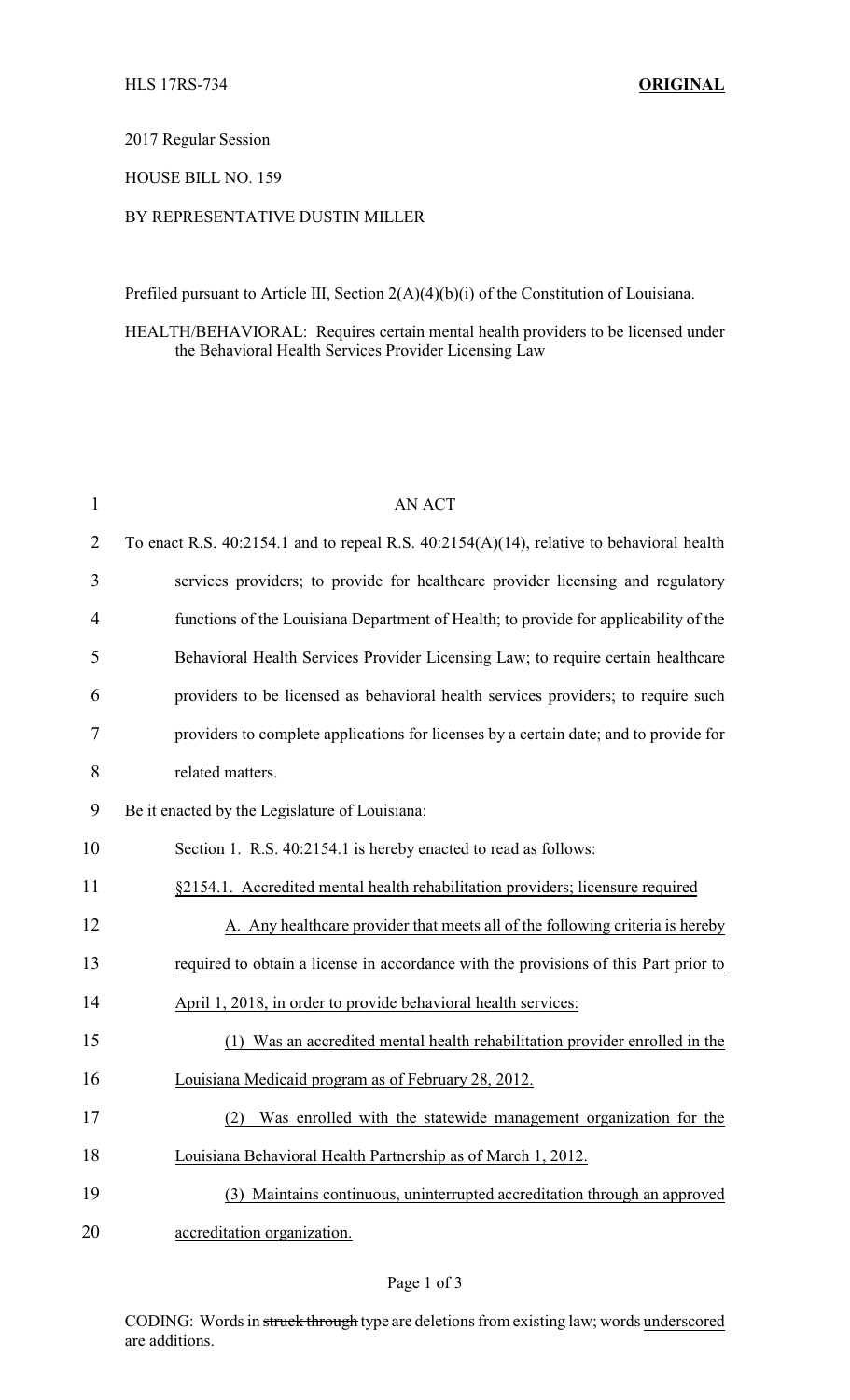| $\mathbf{1}$   | Maintains continuous, uninterrupted enrollment with the statewide<br>(4)                      |  |  |
|----------------|-----------------------------------------------------------------------------------------------|--|--|
| $\overline{2}$ | management organization for the Louisiana Behavioral Health Partnership.                      |  |  |
| 3              | B. Each healthcare provider required by the provisions of this Section to                     |  |  |
| $\overline{4}$ | obtain a license shall submit a completed application to the department for such              |  |  |
| 5              | license on or before December 1, 2017.                                                        |  |  |
| 6              | Section 2. R.S. $40:2154(A)(14)$ is hereby repealed in its entirety.                          |  |  |
| 7              | Section 3. This Act shall become effective upon signature by the governor or, if not          |  |  |
| 8              | signed by the governor, upon expiration of the time for bills to become law without signature |  |  |
| 9              | by the governor, as provided by Article III, Section 18 of the Constitution of Louisiana. If  |  |  |
| 10             | vetoed by the governor and subsequently approved by the legislature, this Act shall become    |  |  |
| 11             | effective on the day following such approval.                                                 |  |  |
|                |                                                                                               |  |  |

# DIGEST

The digest printed below was prepared by House Legislative Services. It constitutes no part of the legislative instrument. The keyword, one-liner, abstract, and digest do not constitute part of the law or proof or indicia of legislative intent. [R.S. 1:13(B) and 24:177(E)]

| HB 159 Original | 2017 Regular Session | Dustin Miller |
|-----------------|----------------------|---------------|
|                 |                      |               |

**Abstract:** Requires mental health rehabilitation providers meeting certain criteria to be licensed in accordance with the Behavioral Health Services Provider Licensing Law.

Present law known as the Behavioral Health Services Provider Licensing Law, R.S. 40:2151 et seq., authorizes the La. Dept. of Health (LDH) to provide for the health, safety, and welfare of persons receiving behavioral health services through licensure and regulation of behavioral health services providers.

Present law defines "behavioral health services provider" as a facility, agency, institution, person, society, corporation, partnership, unincorporated association, group, or other legal entity that provides behavioral health services and presents itself to the public as a provider of behavioral health services.

Proposed law retains above provisions of present law.

Present law exempts certain types of providers from the requirement for licensure as a behavioral health services provider established in present law. Proposed law repeals present law exempting healthcare providers meeting all of the following criteria from the requirement for licensure as a behavioral health services provider:

- (1) Was an accredited mental health rehabilitation provider enrolled in the La. Medicaid program as of Feb. 28, 2012.
- (2) Was enrolled with the statewide management organization for the La. Behavioral Health Partnership as of March 1, 2012.